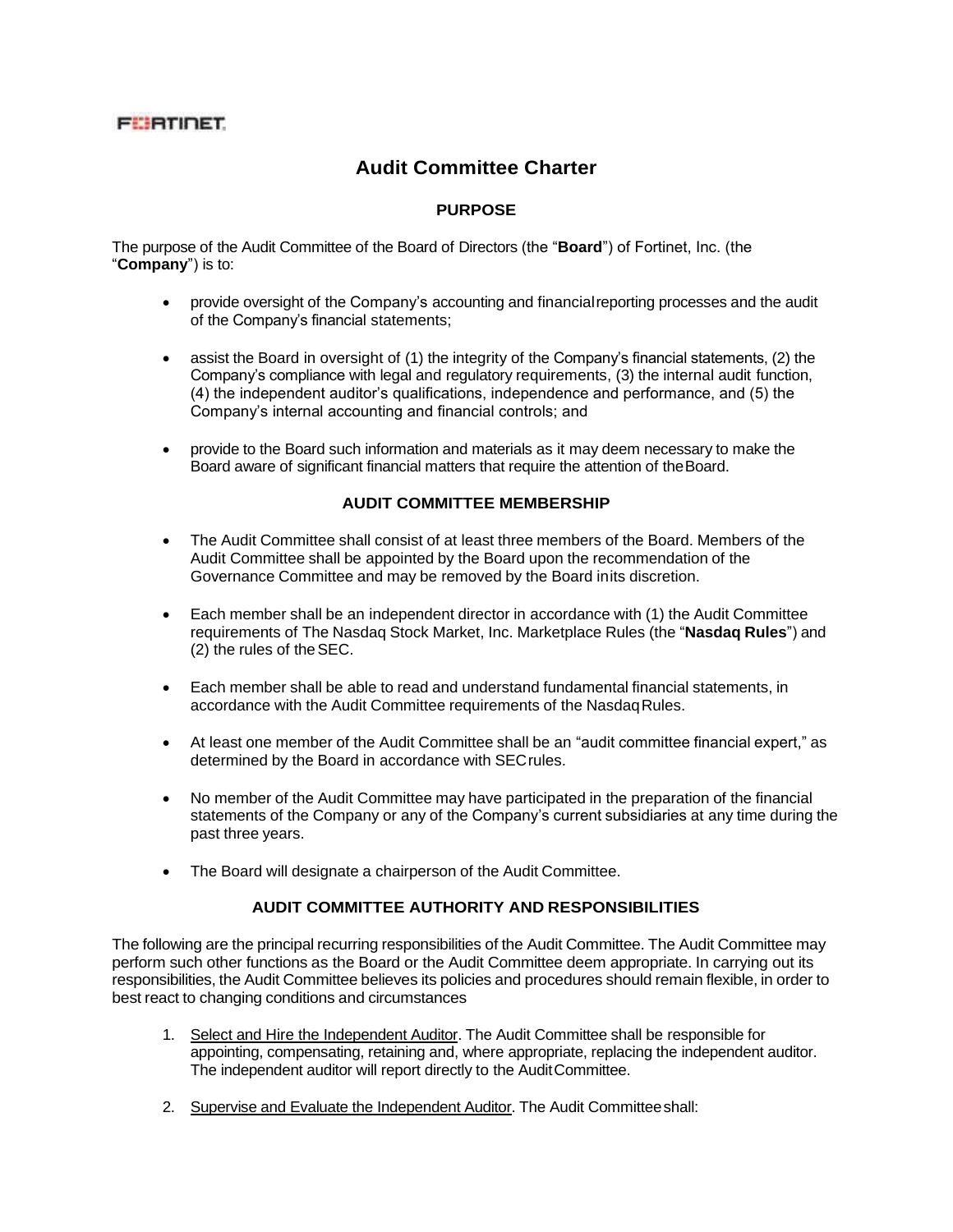- o oversee and evaluate the work of any registered public accounting firm engaged for the purpose of preparing or issuing an audit report or performing other audit, review or attest services for the Company;
- $\circ$  review and resolve any disagreements that may arise between management and the independent auditor regarding financial controls or financial reporting; and
- o review the independence of the outside auditor, including (1) obtaining on a periodic basis a written statement from the independent auditor regarding relationships and services with the Company that may impact independence, as defined by applicable standards and SEC requirements and discussing with the independent auditor its independence, (2) presenting this statement to the Board, and (3) to the extent there are relationships, monitoring and investigating them.
- 3. Approve Audit and Non-Audit Services and Fees. The Audit Committee shall (1) review and approve, in advance, the scope and plans for the audits and the audit fees and (2) approve in advance all non-audit services to be performed by the independent auditor that are not otherwise prohibited by law and any associated fees. The Audit Committee may delegate to one or more members of the Audit Committee the authority to pre-approve audit and permissible non-audit services, as long as this pre-approval is presented to the full Audit Committee at scheduled meetings. The Audit Committee may, in accordance with applicable law, establish pre-approval policies and procedures for the engagement of independent accountants to render services to the Company.
- 4. Review Procedures. The Audit Committee shall review and discuss the following with management and the independent auditor, as applicable:
	- $\circ$  the Company's annual audited and quarterly unaudited financial statements, including the disclosures in "Management's Discussion and Analysis of Financial Condition and Results of Operations";
	- $\circ$  the results of the independent audit and the quarterly reviews, and the independent auditor's opinion on the annual financialstatements;
	- $\circ$  the reports and certifications regarding internal controls over financial reporting and disclosure controls;
	- $\circ$  major issues regarding accounting principles and financial statement presentations;
	- $\circ$  analyses prepared by management or the independent auditor setting forth significant financial reporting issues and judgments made in connection with the preparation of the financial statements; and
	- $\circ$  any problems or difficulties the independent auditor encountered in the course of its audit work.
- 5. Reports and Communications from the Independent Auditor. The Audit Committee shall review reports from the independent auditor concerning the following:
	- o the financial statements and audit findings;
	- $\circ$  all critical accounting policies and practices used by the Company;
	- $\circ$  all alternative treatments of financial information within generally accepted accounting principles that the auditor has discussed with management, ramifications of the use of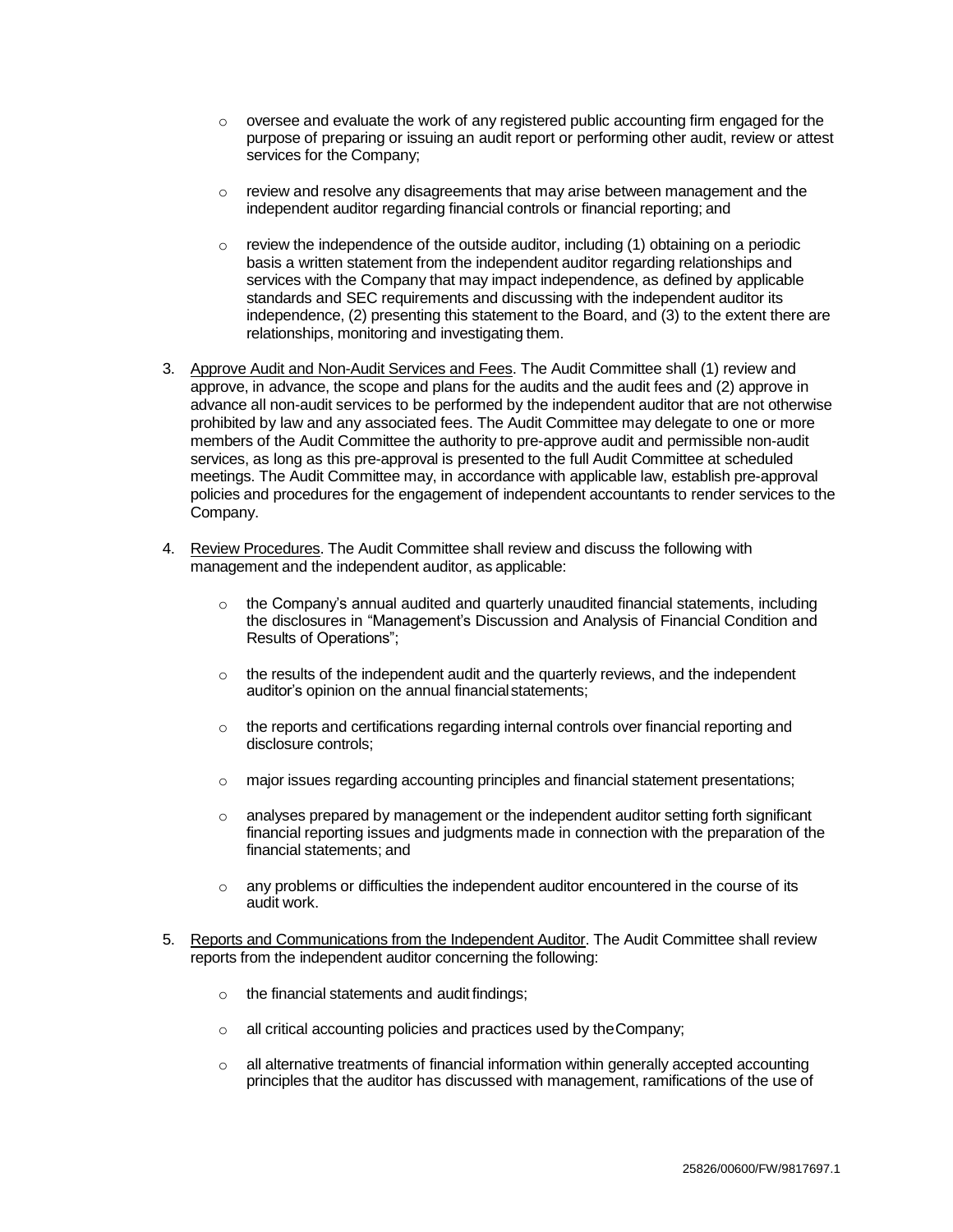these alternative disclosures and treatments, and the treatment preferred by the independent auditor;

- $\circ$  other material written communications between the independent auditor and management; and
- o other matters required to be communicated to the Audit Committee under generally accepted auditing standards and other legal or regulatory requirements.
- 6. Audit Committee Report. The Audit Committee shall prepare the report that SEC rules require to be included in the Company's annual proxystatement.
- 7. Internal Controls. The Audit Committee shall review and discuss with management and the independent auditor the adequacy and effectiveness of the Company's internal controls, including any changes, significant deficiencies or material weaknesses in those controls reported by the independent auditor and any special audit steps adopted in light of significant control deficiencies, and any fraud, whether or not material, that involves management or other Company employees who have a significant role in the Company's internalcontrols.
- 8. Legal and Regulatory Compliance. The Audit Committee shall review and discuss with management the overall adequacy and effectiveness of the Company's legal, regulatory and ethical compliance programs, including the Company's Code of Business Ethics and Conduct, compliance with the Foreign Corrupt Practices Act, and compliance with export control regulations.
- 9. Internal Audit. The Audit Committee shall review the appointment, qualifications and performance of the Company's internal audit function. Such review would include approval of the annual audit plan and resources necessary to carry out that plan. The Audit Committee will review the reporting structure of the audit function including its independence from management.
- 10. Complaints. The Audit Committee shall oversee procedures established for the receipt, retention and treatment of complaints on accounting, internal accounting controls or audit matters, as well as for confidential and anonymous submissions by the Company's employees concerning questionable accounting or auditing matters.
- 11. Risks. The Audit Committee shall review and discuss with management, internal audit and the independent auditor the Company's major financial risk exposures and the steps management has taken to monitor and control those exposures, including the Company's guidelines and policies with respect to risk assessment and risk management.
- 12. Related Party Transactions. The Audit Committee shall review all transactions between the Company and a related person for which review or oversight is required by applicable law or that are required to be disclosed in the Company's financial statements or SEC filings.
- 13. Cybersecurity Risk Management. Review with management the Company's cybersecurity and other information technology risks, controls and procedures, including the Company's plans to mitigate cybersecurity risks and respond to data breaches.

The function of the Audit Committee is primarily one of oversight. The Company's management is responsible for preparing the Company's financial statements, and the independent auditor is responsible for auditing and reviewing those financial statements. The Audit Committee is responsible for assisting the board in overseeing the conduct of these activities by management and the independent auditor. The Audit Committee is not responsible for providing any expert or special assurance as to the financial statements or the independent auditor's work.